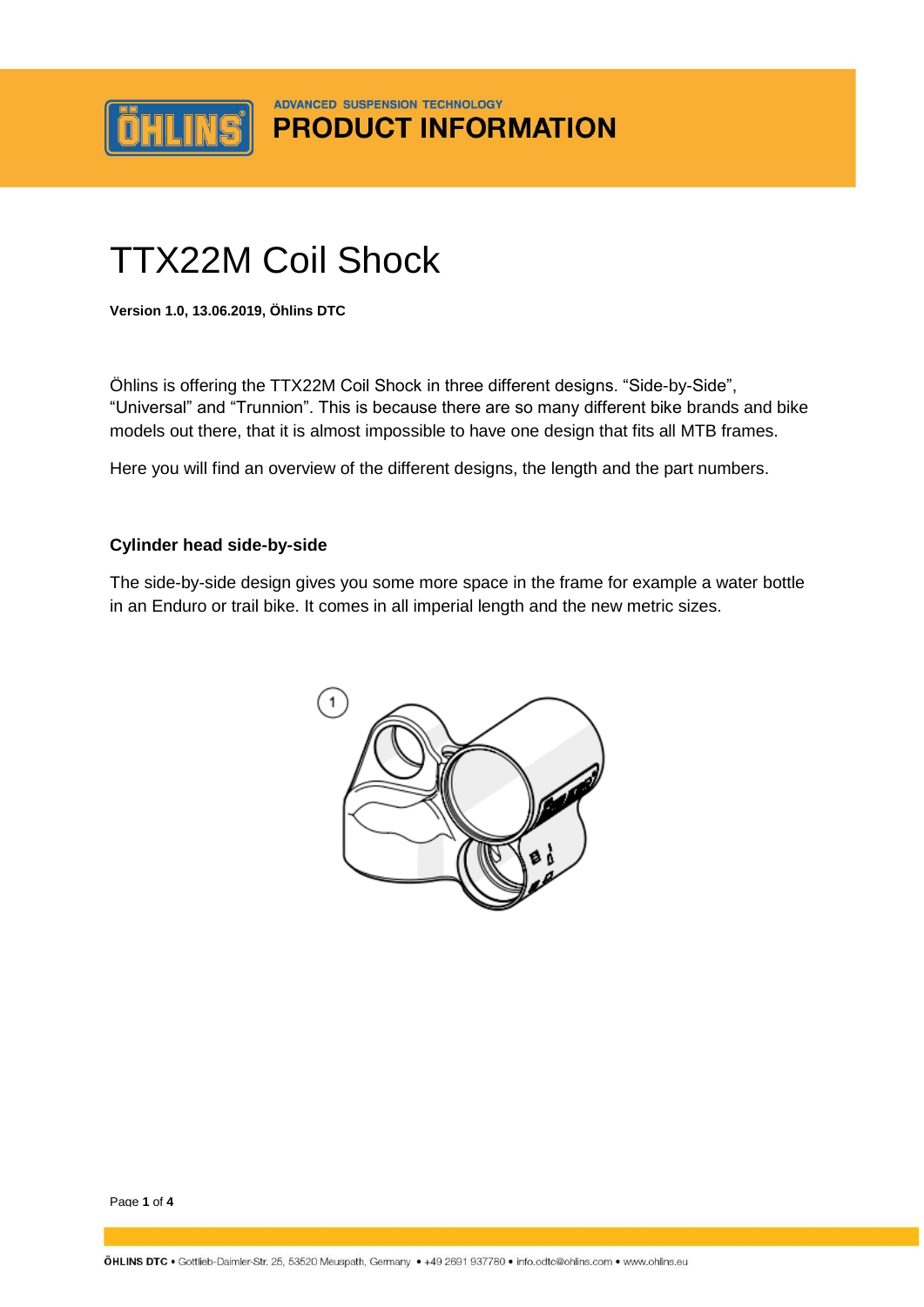

# ADVANCED SUSPENSION TECHNOLOGY **PRODUCT INFORMATION**



| length in inch | length in mm | part no.         |
|----------------|--------------|------------------|
| 7.5x2.0"       | 190x51       | <b>MTB 1498</b>  |
| 7.87x2.0"      | 200x51       | <b>MTB 1497</b>  |
| 7.87x2.25"     | 200x57       | MTB 1496         |
| 8.5x2.5"       | 216x63       | <b>MTB 1491</b>  |
| 8.75x2.75"     | 222x70       | MTB 1492         |
| 9.5x3"         | 240x76       | MTB 1493         |
| 10.5x3.5"      | 267x89       | <b>MTB 1494</b>  |
| metric         | 210x50       | <b>MTBM 1892</b> |
| metric         | 210x55       | <b>MTBM 1893</b> |
| metric         | 230x57,5     | <b>MTBM 1894</b> |
| metric         | 230x60       | <b>MTBM 1895</b> |
| metric         | 230x65       | <b>MTBM 1896</b> |
| metric         | 250x70       | <b>MTBM 1898</b> |
| metric         | 250x75       | <b>MTBM 1899</b> |

Page **2** of **4**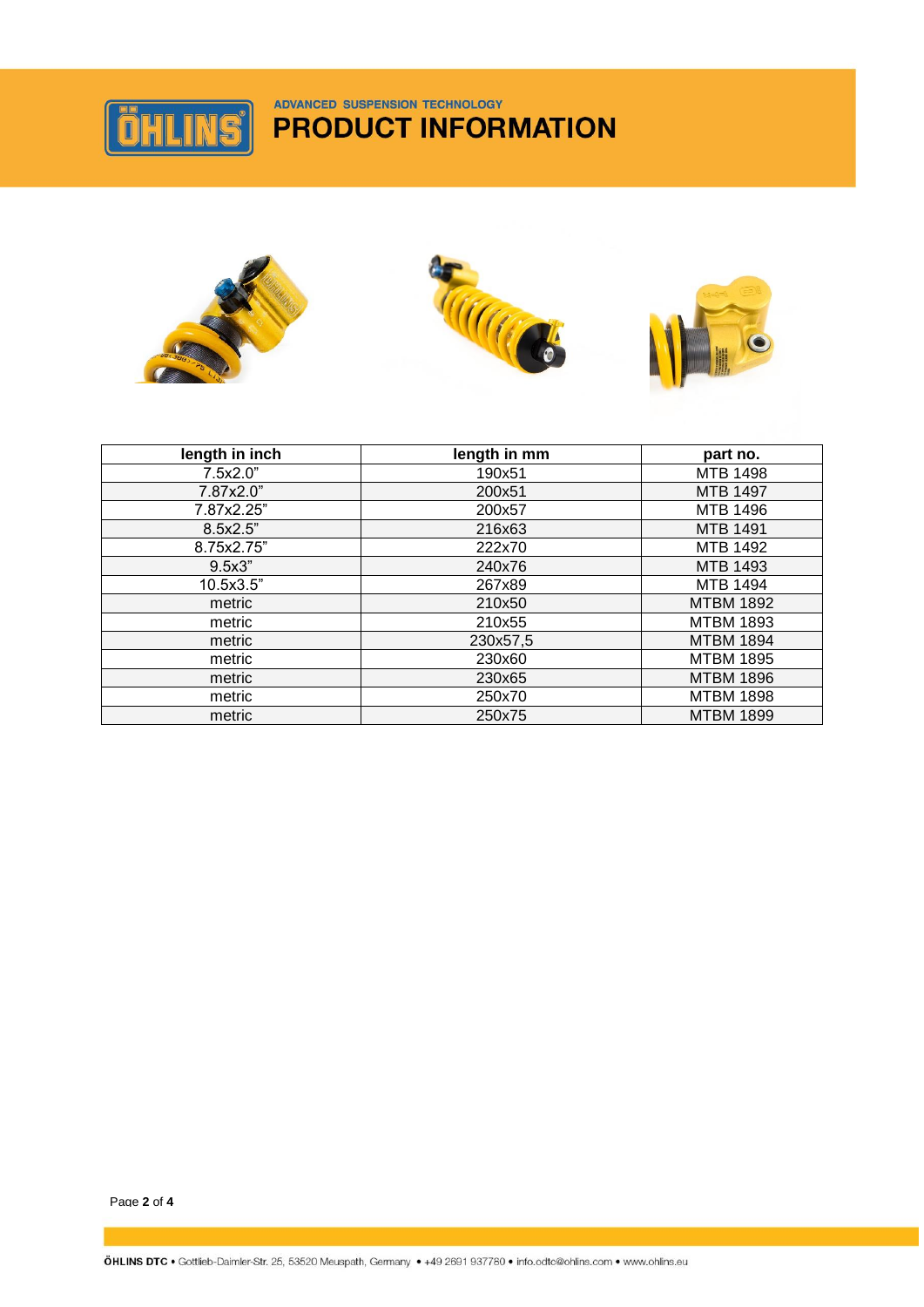

### **Cylinder head universal**

The universal design is build a little bit slimmer than the side-by-side design and fit frames that are narrow where the shock is mounted.





| length in inch | length in mm | part no.        |
|----------------|--------------|-----------------|
| 7.5x2.0"       | 190x51       | MTB 1698        |
| 7.87x2.0"      | 200x51       | <b>MTB 1697</b> |
| 7.87x2.25"     | 200x57       | MTB 1696        |
| 8.5x2.5"       | 216x63       | <b>MTB 1691</b> |
| 8.75x2.75"     | 222x70       | MTB 1692        |
| 9.5x3"         | 240x76       | MTB 1693        |
| 10.5x3.5"      | 267x89       | <b>MTB 1694</b> |

Page **3** of **4**